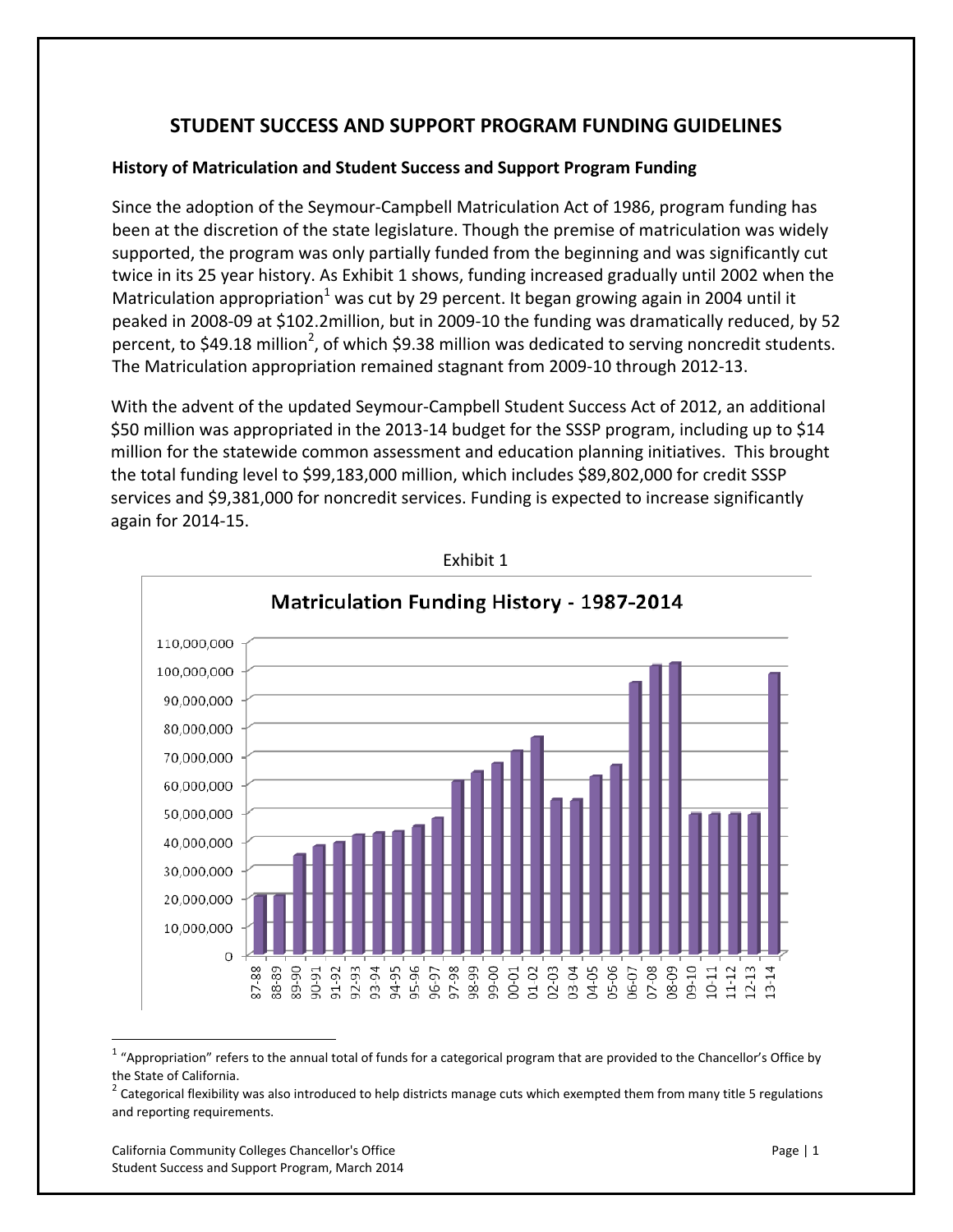# **Student Success and Support Program Funding**

Funding for the Student Success and Support Program (SSSP) is targeted to fully implement core services: orientation; assessment; counseling, advising, and other education planning services needed to assist a student in making an informed decision about his or her education goal and course of study and to develop an education plan; and follow up for at-risk students. In accordance with SB 1456, the formula to allocate funds for the program includes the following elements:

- The number of students to receive services at each college.
- The number of students who received orientation; assessment; counseling, advising, and other educational planning services; and follow up for at‐risk students.<sup>3</sup>

SSSP funds may only be used for core services. Insofar as a community college district is able to fully implement in‐person or technology mediated strategies for delivery of orientation, assessment, and education planning services, the Board of Governors may identify other support services that can be funded.

In addition, any district or college receiving SSSP funding must agree to implement the Board of Governors' system of common assessment, once it is adopted, if an assessment instrument is being used for placement. Implementation of the Board of Governors' accountability scorecard, pursuant to section 84754.5, is also mandatory. These requirements are a condition for receiving SSSP funding.

Finally, SB 1456 requires districts to contribute matching funds for the SSSP. Title 5 section 55518 requires that each dollar of state credit SSSP funding be matched by three dollars of other district resources devoted to the SSSP, consistent with the match formerly required for categorical Matriculation funds.

# **Allocation Process and Timeline**

Program funding is always contingent on the State's annual Budget Act appropriation. In recent years the Budget has been enacted before June 30 for the following year. Based on the appropriation, the Chancellor's Office allocates the appropriated credit and noncredit program funds to colleges using the approved formulas described below.

#### **Definitions**

- o "Allocations" are the annual total of funds for a categorical program that the Chancellor's Office transmits to colleges from the State appropriation.
- o "Appropriations" refers to funds that are provided to the Chancellor's Office by the State.
- o "Apportionments" are payments transmitted to districts over the course of the fiscal year that will eventually add up to the total college allocations.

The data necessary to administer the allocation formula are transmitted by districts through the Chancellor's Office MIS system by the first Monday in August and are not available for

 $3$  SB 1456 doesn't explicitly include follow-up in the funding elements but provides sufficient authority for the Board of Governors to include it as a required and fundable service, which the BOG did in title 5 section 55520.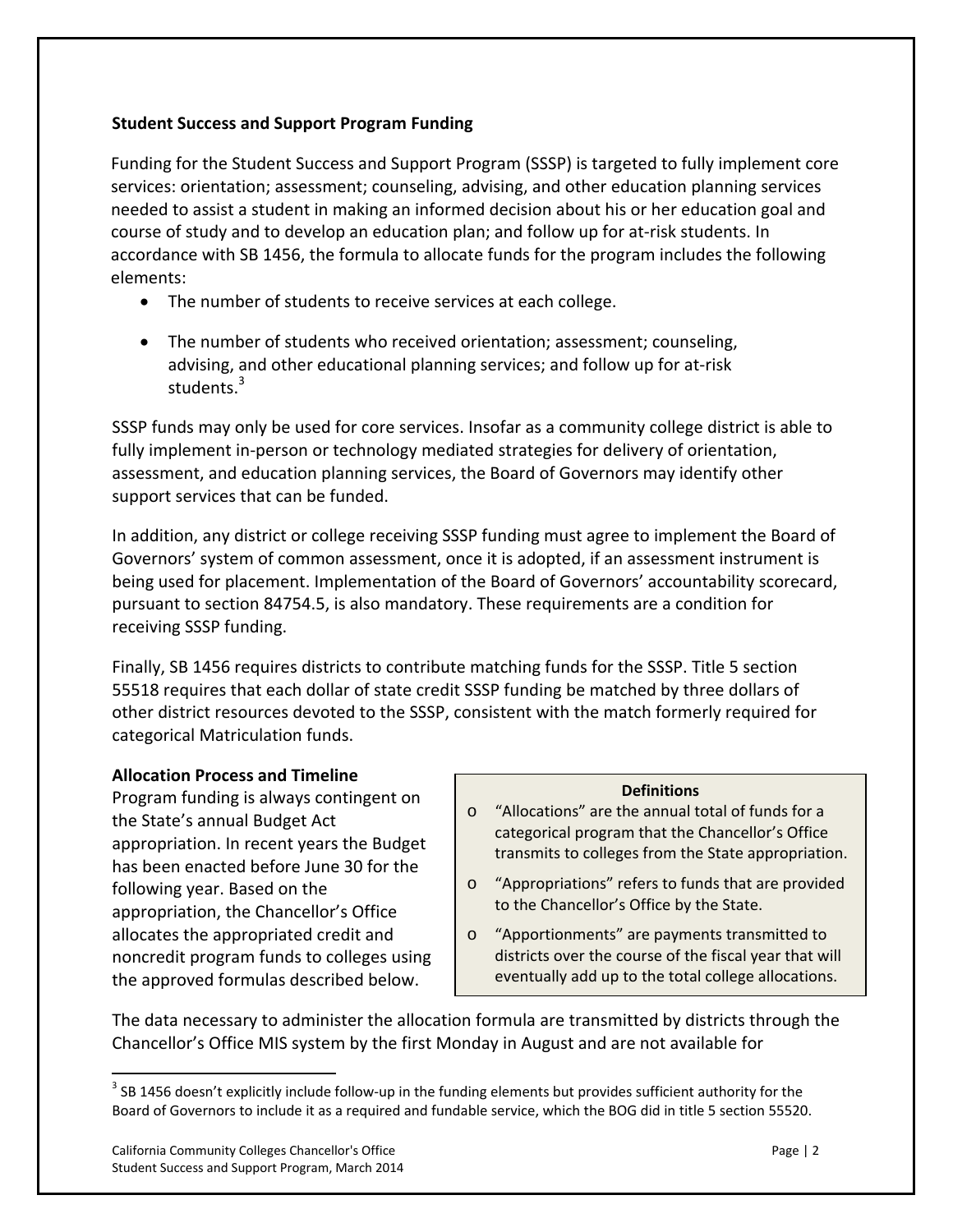allocation purposes until August 30. Colleges can generally expect notification of their final allocation in late September or early October.

Allocation notices are sent out via the Student Success and Support Program listserv and also are posted on the Chancellor's Office Student Success and Support Program webpage at http://extranet.cccco.edu/Divisions/StudentServices/Matriculation/Allocations.aspx.

Funds are transmitted to community college districts throughout the year via the apportionment process. The apportionment timeline is as follows:

- Advance Apportionment: July
- First Principal Apportionment (P1): February
- Second Principal Apportionment (P2): June
- Final Recalculation (R1): February

# **Data Elements and Credit Funding Formula**

In November 2012, a work group was convened to review and revise the existing Chancellor's Office Management Information System (MIS) data elements and propose a new SSSP funding formula. The new MIS data elements were finalized during the summer of 2013, with some clarification on reportable activities added in December 2013. The new Student Success (SS) data elements will replace the Student Matriculation (SM) data elements currently being reported. Districts are required to report data using the SS data elements beginning in summer 2014 and those data elements will be used to generate allocations, using the new funding formula, for 2015‐16. The SS data element definitions and descriptions may be found in the MIS Data Element Dictionary:

http://extranet.cccco.edu/Divisions/TechResearchinfoSys/MIS/DED/StudentSuccess.aspx. Data for services are to be reported for the term in which the services were provided.

The credit funding formula includes the following factors and assumptions:

- Base funding of \$35,000 or 10 percent of the total credit SSSP appropriation, whichever is greater, provides baseline funding protection for small colleges.
- A 40/60 split in the total state credit Student Success and Support Program appropriation to be allocated based on credit student unduplicated headcount (i.e., the potential population of students to be served) vs. services provided to students gives a proportionate share of base funding to colleges with larger student populations while creating an incentive for colleges to serve greater numbers of students.
- Of the 60 percent total state credit SSSP appropriation dedicated to services, each college will be allocated funding based on its prorated share of the state's total count of services provided as reported in the MIS. Of that 60 percent, 30 percent is specifically targeted to provide one‐time services to new students (initial orientation, initial assessment, and abbreviated SEPs).
- Based on the latest research, which highlights the importance of providing core services to students upon entry and ensuring students receive services along their pathway to completion, the funding also supports services for continuing students.
- Given the importance of ensuring students identify a course of study and develop an SEP, a greater weight was placed on the comprehensive SEP required for first time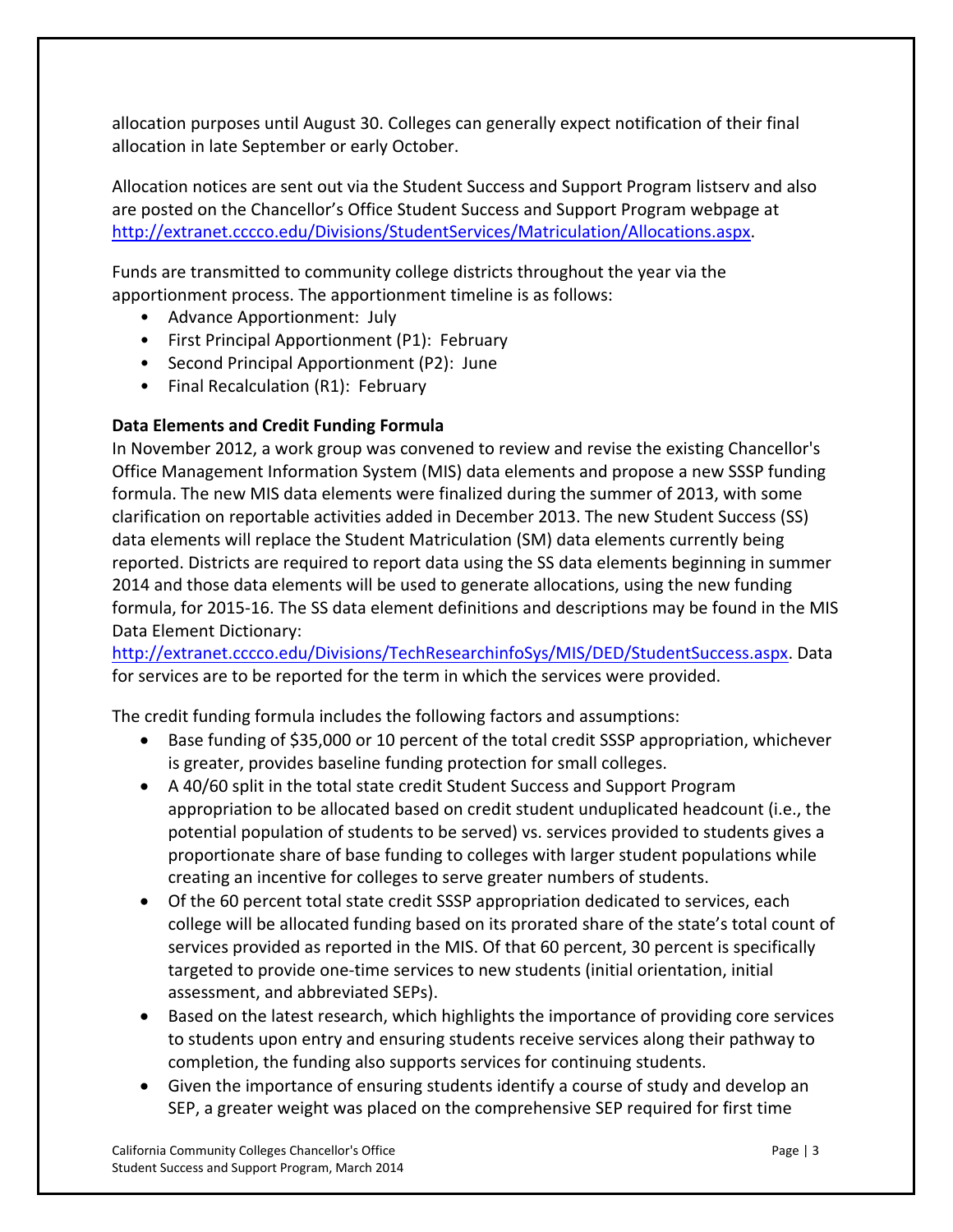students who earn 15 degree‐applicable semester units or before the end of their 3rd term, pursuant to title 5 section 55530. The weight also reflects the cost of counseling expertise needed to support the development of comprehensive SEPs.

 Pre‐enrollment services are funded for orientation, assessment, and abbreviated SEPs provided to high school students who were served by the college and applied, even if they subsequently did not enroll. This incentivizes colleges to continue or establish programs to transition high school seniors to college.



# **Credit SSSP Funding Formula Details**

The new credit SSSP allocation formula is based on the following considerations:

- Allocations will be generated for each college in a district. Multi-college districts may choose to provide SSSP funding to colleges in amounts that differ from State generated allocations.
- Forty percent of the SSSP (credit) appropriation to be allocated to colleges will be dedicated to the college's potential population of students to receive services, including:
	- o Base Funding Floor of \$35K or 10 percent of the SSSP credit appropriation divided by 113 (representing 112 colleges and the Compton Center), whichever is greater, per college.
	- o Unduplicated Credit Student Headcount ‐ students designated as CA residents for fee purposes (MIS Data Element SB09) who are enrolled as of census in at least 0.5 credit units (MIS Data Element STD7) with a headcount status of "A," "B," "C".

**Example of Base Funding Floor Calculation** o \$35K base per college multiplied by the number of colleges operating SSSPs equals \$3,955,000.

- o Ten percent of the SSSP (credit) appropriation of \$89,802,000 equals \$8,980,200. When divided by 113, the per-college amount would be \$79,470.
- o The greater per‐college amount in this scenario would be \$79,470.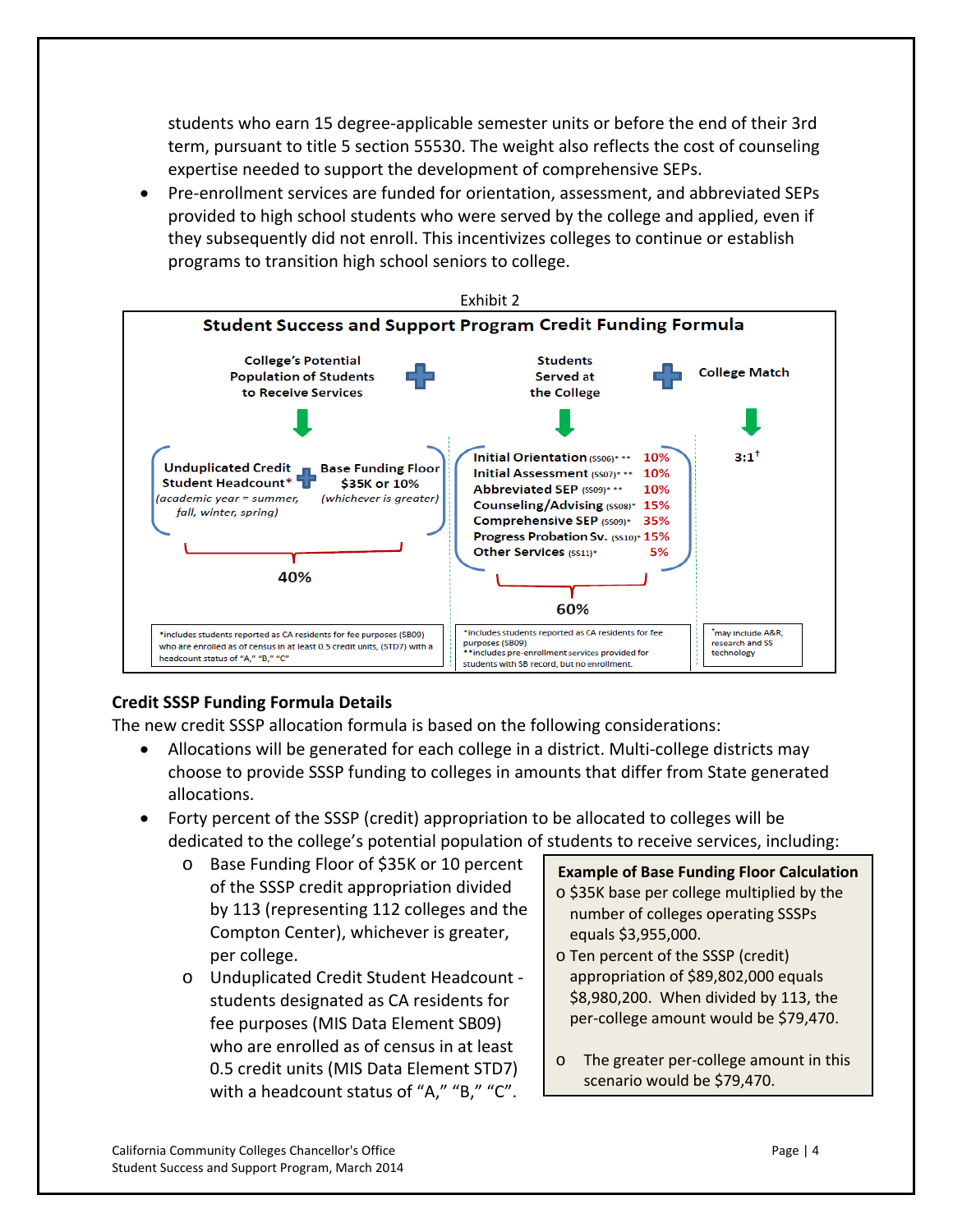Sixty percent of the SSSP (credit) total state appropriation dedicated to colleges will be allocated based on services provided to students.

Each college will be allocated funding based on its prorated share of the state's total count of services provided as reported in the MIS in each of the service categories listed in Exhibit 3 below.

| <b>Service</b>                               | ℅   | <b>MIS Data</b> | <b>Frequency in Formula</b>                                                                                                                                      |
|----------------------------------------------|-----|-----------------|------------------------------------------------------------------------------------------------------------------------------------------------------------------|
|                                              |     | <b>Element</b>  |                                                                                                                                                                  |
| <b>Initial Orientation</b>                   | 10% | <b>SS06</b>     | once during time student is served by<br>the college $*$ <sup>†</sup>                                                                                            |
| Initial Assessment                           | 10% | <b>SS07</b>     | once during time student is served by<br>the college $*$ <sup>†</sup>                                                                                            |
| Abbreviated Student<br><b>Education Plan</b> | 10% | <b>SS09</b>     | once during time student is served by<br>the college $*$ <sup>†</sup>                                                                                            |
| Counseling/Advising                          | 15% | <b>SS08</b>     | once per year per student during time<br>student is served by the college                                                                                        |
| Comprehensive Student<br>Ed. Plan            | 35% | SS09            | once during time student is served by<br>the college <sup>†</sup> (revisions or a new SEP in<br>subsequent terms are counted under<br>"other follow-up service") |
| At Risk Follow Up Services                   | 15% | SS10            | once per term during time student<br>attends the college (after first term)                                                                                      |
| <b>Other Follow Up Services</b>              | 5%  | SS11            | up to four times during the year<br>during time student attends the<br>college (after first term)                                                                |

Pre-enrollment services provided to potential students can be counted for funding if they complete a college application to create a basic student record (see MIS Basic student record data element definitions at http://extranet.cccco.edu/Portals/1/TRIS/MIS/Left\_Nav/DED/Data\_Elements/SB/SB\_Master\_All.pdf)

† A student re‐enrolling at the reporting college after an absence of six or more primary semesters, or nine or more primary quarters, or the equivalent of 3 academic years may be considered a new student for funding purposes.

• Match Requirement of 3:1.

Title 5 section 55518 specifies that each dollar of state SSSP funding must be matched by three dollars of other district resources dedicated to the SSSP.

# **Fundable Services**

Services can be provided, reported and funded on the basis described below:

- Initial orientation: for first time students
- Initial assessment: for math, English and ESL for first time students
- Abbreviated SEP: a one‐ to two‐term SEP that may precede a Comprehensive SEP or serve as the only SEP needed for a student whose program can be accomplished in one or two semesters.
- Counseling and advising: counseling or advising to a student or group of students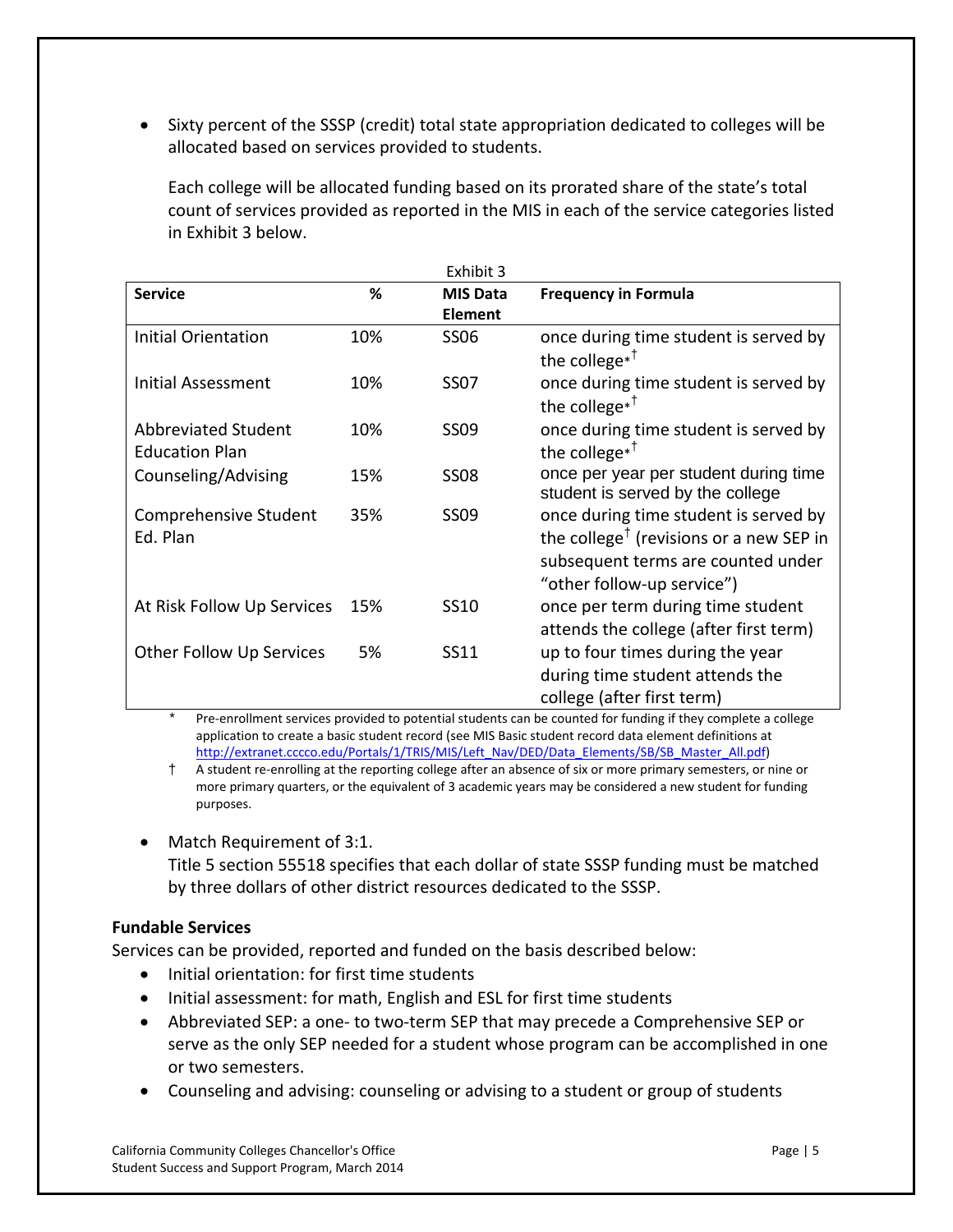- Comprehensive SEP: an education plan that is at least two terms in length and reflects the number of terms required to achieve the student's declared course of study (title 5, section 55524); a student who has a clearly defined educational goal and course of study at the time he or she applies and enrolls in courses at a college may not need an Abbreviated SEP and may immediately develop a Comprehensive SEP.
- Follow‐up services for students on academic or progress probation: one‐on‐one or group counseling sessions, student success workshops, etc.
- Other follow‐up services: subsequent orientations (for example, based on a just‐in‐time orientation model), other assessments (career and interest assessments, placement assessments for subjects other than entry-level math, English or ESL, or re-testing); revision or development of an additional SEP beyond the initial abbreviated and/or comprehensive SEP (if the student changes course of study, or there are other changes that necessitate a revised or new SEP); student success workshops, etc. In general SSSP service interactions that include a two‐way interaction of an unspecified duration meet the intent of follow‐up and can be reported for funding. Actions that do not qualify for funding as follow-up services are those that are a one-sided action on the part of the college and those that are primarily administrative or clerical.

# **Funding Formula Timeline by Fiscal Year (July 1‐June 30) FY 2014‐15**

Allocations will be calculated based on existing Matriculation formula:

- 2.4 x new credit students plus 1.0 x continuing credit students
- Each college receives at least 95 percent of the prior year's credit allocation for the subsequent fiscal year
- A minimum allocation of \$50,000 is guaranteed for colleges with the smallest credit headcount
- Student headcount and enrollment numbers are drawn from each district's prior year Management Information System (MIS) data submittals
- Match requirement of 3:1

# **FY 2015‐16**

The new SSSP formula will be used to calculate allocations based on the 2014‐15 MIS SS data submitted to the Chancellor's Office in August 2015. Because data to generate the allocations is not available until after the start of the year, colleges will receive initial funding based on their previous year's allocation in the Advance Apportionment in June 2015. Adjusted allocations will be issued in September. The funding formula provides for a guarantee at 80 percent of a college's prior year allocation in order to allow allocations to begin adjusting to the new funding formula without destabilizing programs. Given recent and anticipated increases in the SSSP appropriation, it is likely that allocations for all colleges will increase.

# **FY 2016‐17**

The new SSSP formula is used to calculate allocations based on prior year MIS SS data reported by the college in August 2016. The minimum funding guarantee drops to 50 percent of 2014‐15 funding.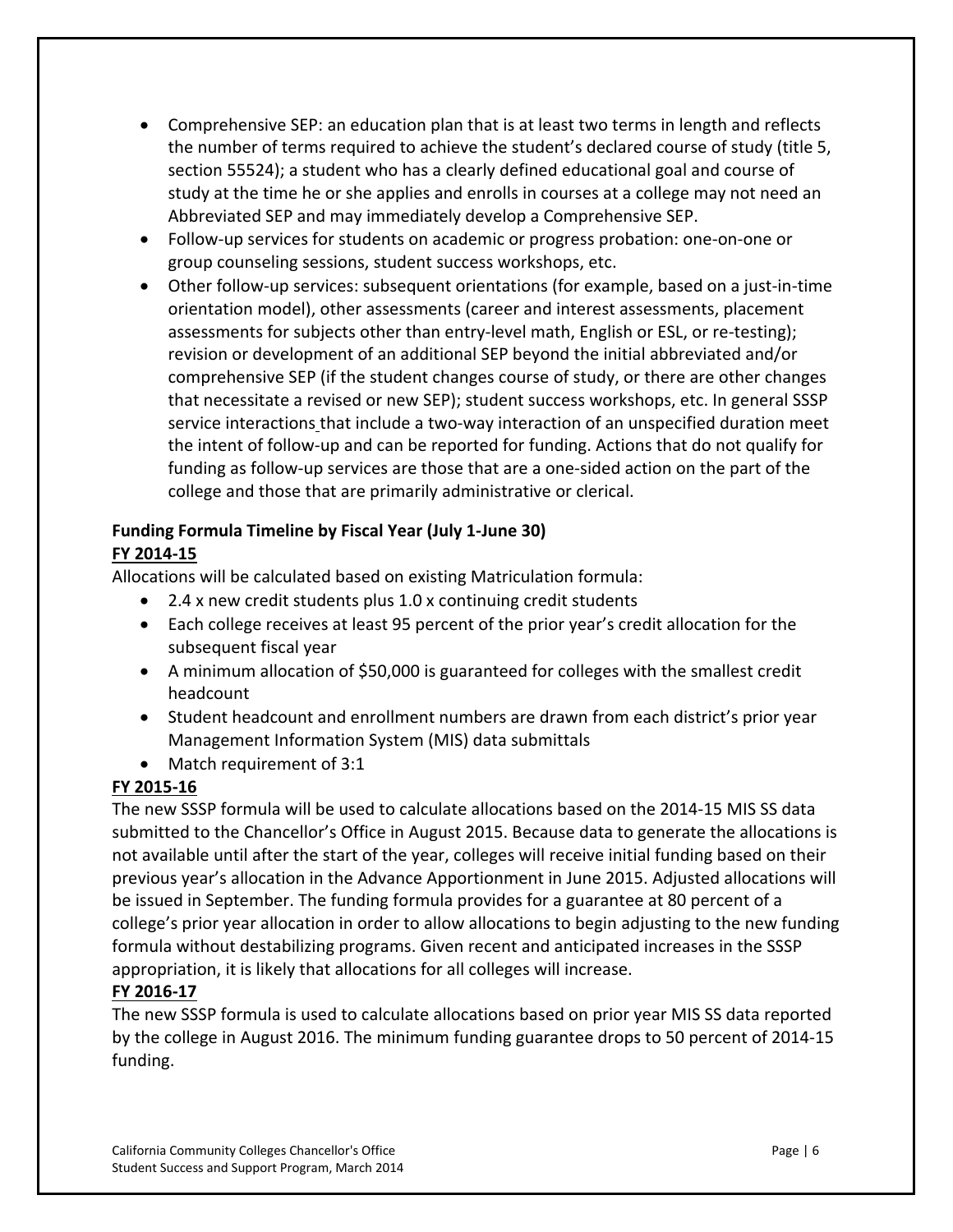# **FY 2017‐18 and following years**

The SSSP formula continues to be used to calculate allocations based on the prior year's MIS data reported by the college each year in August. Provided the budget appropriation allows it, funding will be guaranteed at 95 percent of the prior year's allocation to provide stability from year to year.

## **Noncredit SSSP Funding**

The California Community Colleges began receiving a separate allocation for noncredit matriculation services in 1997‐98.

Since not all colleges have noncredit programs, a separate application and certification was required for colleges that wished to receive noncredit funding. The certification process was suspended when Matriculation funding was cut in 2008‐09 and flexibility to move funding between categorical programs was provided for in the State Budget Act. Colleges that received noncredit Matriculation funding in 2008‐09 continued to receive their prorated share of the noncredit Matriculation appropriation in each of the following years without regard to how the funds were spent. Colleges that terminated noncredit programs continued to receive noncredit funds as long as categorical flexibility was in effect.

The SSSP was removed from categorical flexibility in the 2013‐14 Budget Act, and only those colleges providing services to students enrolled in noncredit programs are entitled to noncredit SSSP funding. Colleges currently administering noncredit programs were required to certify their eligibility to receive SSSP noncredit funds during July 2013. Districts/colleges that previously administered noncredit programs were provided 95 percent of their 2012‐13 allocation in the 2013‐14 Advance Apportionment. Colleges that received the funds but no longer administer a noncredit program had the noncredit allocation reversed in the First Principal Apportionment (P‐1) in February 2014. Colleges that did not have a noncredit program in 2012‐13 but have certified that they *would* have a noncredit program in 2013‐14 were provided with an allocation and received funds inP‐1. Also in P‐1, colleges with continuing noncredit programs had their allocations adjusted to reflect any additional available dollars.

# **Noncredit SSSP Funding Formula**

## **Transitional Years of 2013‐14 and 2014‐15**

Noncredit SSSP funding for 2013‐14 and 2014‐15 will be calculated based on the formula in place from 2001‐02 through 2008‐09, as follows:

- Based 100 percent on a weighted noncredit student headcount
- The weight of .5 is assigned to students enrolled in fewer than 48 noncredit hours
- Students enrolled in 48 or more noncredit hours are assigned a weight of 1.0
- Noncredit students who enroll in fewer than six credit hours at any location in the district during the year are included in the noncredit count for allocation purposes. Conversely, noncredit students who enroll in six or more credit hours during the year are excluded from the noncredit count as these students are counted in the credit SSSP allocation.
- All students with at least one hour of attendance in a fundable noncredit course section (see bullet below for list of approved courses and programs) during the academic year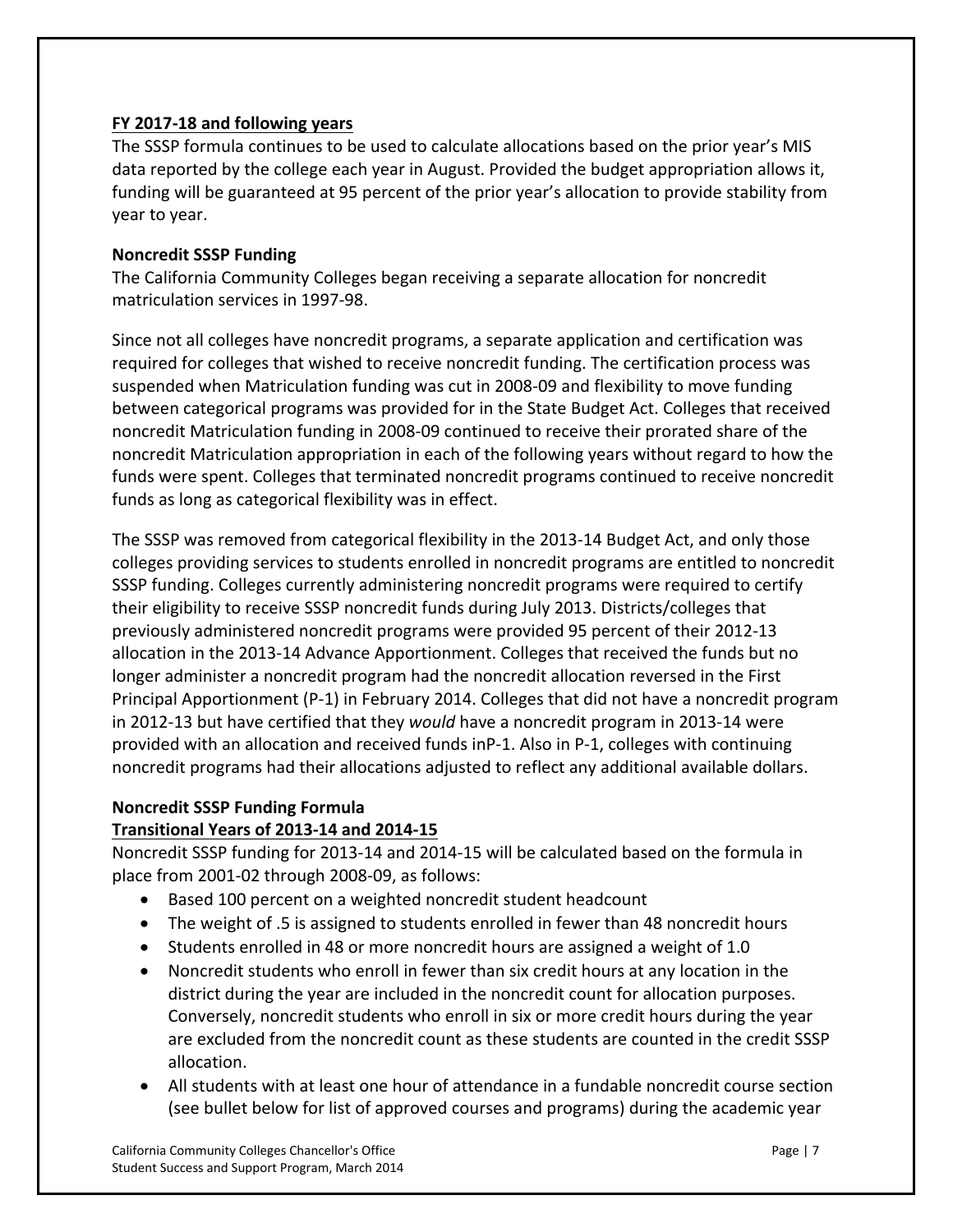are counted in the noncredit funding formula, unless they also attempted six or more units of credit coursework during the year.

- Noncredit SSSP funds can be used to provide core services to students enrolled in only the following approved courses or programs:
	- o Elementary and Secondary Basic Skills
	- o English as a Second Language
	- o Education Programs for Students with Substantial Disabilities
	- o Immigrant Education
	- o Health and Safety
	- o Education Programs for Older Adults
	- o Home Economics/Family and Consumer Services
	- o Parenting
	- o Short Term Vocational/Career Technical/Workforce Preparation courses
- Match requirement of 1:1
- The noncredit formula does not provide a funding guarantee related to a college's prior year noncredit allocation
- Colleges are permitted to transfer credit SSSP funds to support services for noncredit students

Colleges will be required to submit separate noncredit program and budget plans for 2014‐15.

#### **Beginning in 2015‐16**

The new SSSP Noncredit funding formula that will be used to calculate noncredit allocations in 2015‐16 will be developed in 2013‐14 through a collegial process similar to that used to develop the credit formula. While the formula has yet to be developed, SB 1456 requires that the SSSP funding formula be based on some combination of 1) the number of students eligible to receive services at each college, and 2) the number of students who received orientation, assessment, counseling, advising, and other educational planning services. These elements will be part of the new noncredit funding formula. In addition, the requirements in SB 1456 that target funding to fully implement orientation; assessment; and counseling, advising, and other education planning services also apply to noncredit SSSP expenditures beginning in 2013‐14. Thus it is expected that all expenditures of noncredit SSSP funds are supporting core services, unless the college or district has requested and been given a one‐year exemption by the Chancellor's Office.

#### **Allowable Use of Student Success and Support Program Funds**

#### **General Rules**

All expenses charged to the Student Success and Support Program must be justifiable and reasonable. "Justifiable" means that expenditures are consistent with program goals and activities delineated in the SSSP plan. "Reasonable" means that expenditures will be made prudently and with every effort to utilize funds efficiently.

Program funds can only be used to support and meet the costs of the service components described in title 5, section 55520‐25 and in accordance with the objectives and activities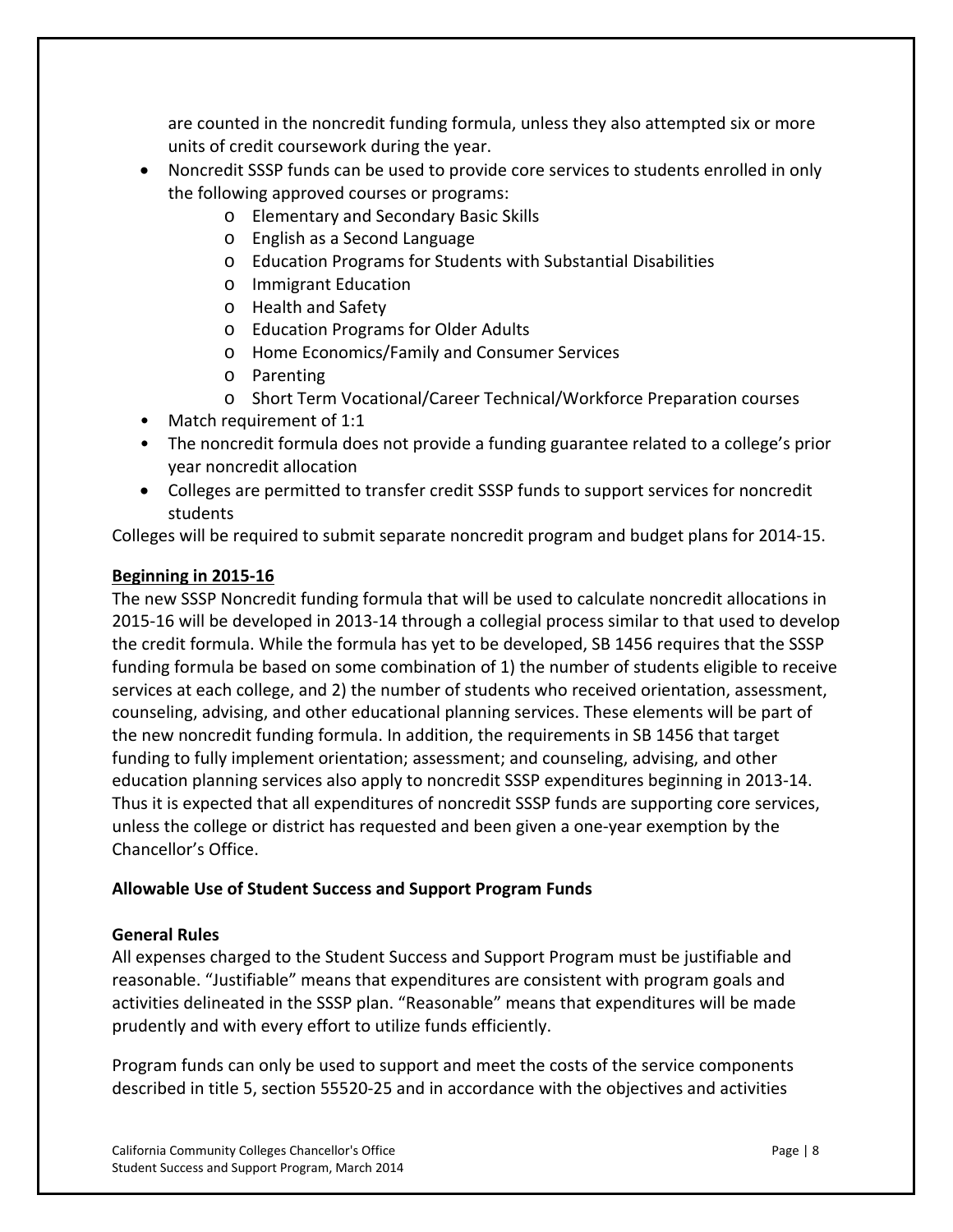identified in the college's approved SSSP Plan, per title 5, section 55510. Any expenditure not included in the SSSP Plan must be approved by the Chancellor's Office.

Funds for the approved purchase of equipment, supplies, etc., can be encumbered if the purchase order is dated on or before June 30 of the fiscal year in which the funds were allocated. In the event that a local policy governing encumbrances has been officially adopted by the district, the terms and restrictions of that policy prevail.

The noncredit program requires a minimum of ninety percent of the funds to be expended on direct services to students.

# **Allowable Expenditures**

# 1. SSSP Program Director/Coordinator and Staff

SSSP director/coordinator who has direct responsibility for coordinating the college's SSSP services, developing and monitoring the program plan and budget, reviewing MIS data submissions to ensure accuracy and completing required program reports. Staff who work directly in the program, all positions ‐‐ classified, faculty or administrative ‐‐ must directly support program services, as reflected in job descriptions and included in the SSSP Plan. The college must be able to document staff time charged to the program. Costs may include salaries or wages and employee benefits. Costs must be prorated for employees who are assigned to the SSSP on a part‐time basis.

# 2. Office Supplies and Postage

Direct cost of office supplies and postage for program related activities.

# 3. Publications and Outreach Materials

Reasonable costs to develop and produce materials to promote SSSP services and activities. Examples include materials for orientation and assessment workshops at high schools, guides for creating an education plan, brochures about supportive services, etc.

# 4. In‐State Travel and Training

Expenses may include workshop/conference fees; travel and lodging according to district travel guidelines to allow program staff to attend SSSP‐related training conferences and workshops in California. Funds may not be used to pay for out of state travel.

# 5. Computer Hardware and Software and Equipment

Colleges may use program funds to purchase computer hardware, software, and equipment to assist colleges in the delivery of SSSP services if the purchases are included in the SSSP Program Plan. These could include education planning or degree audit software. Equipment purchased by the program that is no longer needed or is being replaced cannot be donated to another area of campus. District policies regarding the use and disposal of surplus equipment must be followed. No more than ten percent of the college's noncredit allocation may be used for costs related to equipment or research activities.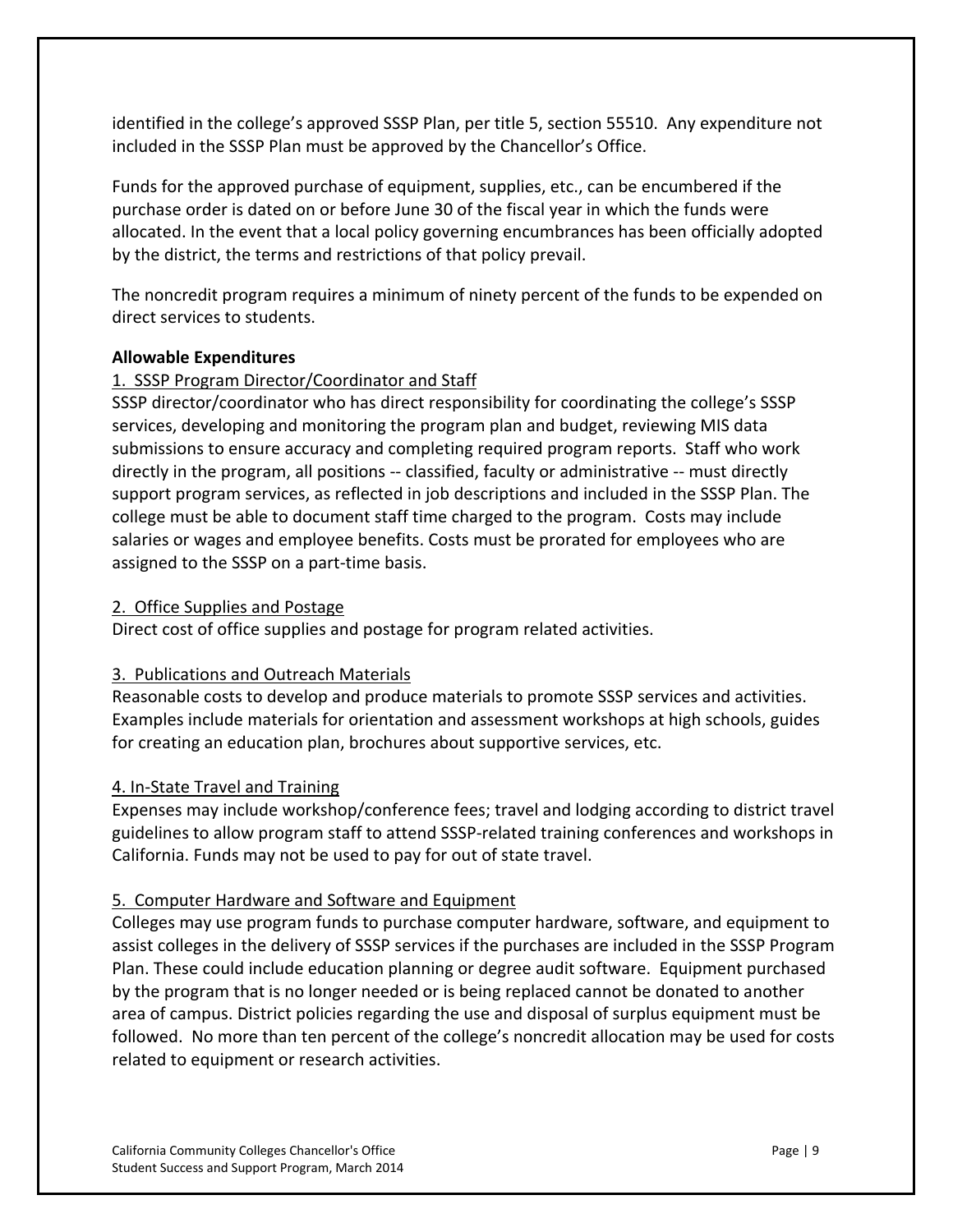# 6. Food and Beverages

Categorical funds can be used to provide food or non‐alcoholic beverages for students or staff, provided that there is no local Board of Trustees policy prohibiting these costs. Food and beverage costs must be for activities or functions consistent with the objectives of the SSSP. Funds cannot be used to pay for general campus activities such as open houses or other events not directly related to the SSSP.

# 7. Counseling, Advising, and Other Student Education Planning Services

Colleges may use funds to pay for counseling, advising, and other education planning services provided to students. This may include salary and benefit costs of staff who provide these services, costs related to the provision of workshops, group counseling or advising sessions, online advising, etc. unless those workshops or group sessions are part of a course that generates FTES. SSSP funds cannot be used to pay for services that are provided through an apportionment generating activity.

#### 8. Follow‐Up Services

Colleges may use program funds to pay for communication or early alert systems designed to notify students of their academic standing or intervention services that may include related workshops targeting students on probation or facing dismissal, materials, etc.

#### 9. Orientation Services

Development and delivery of orientation services: this may include staff and materials costs to deliver group orientations, workshops, development of online orientation resources, etc.

#### 10. Assessment for Placement Services

Purchase of assessment tests and the implementation of multiple measures used for course placement, career assessments, assessment center staff, test proctors, communication to students, practice tests, etc.: this may include admissions office evaluators or other staff who collect and review of multiple measures data, such as transcripts from other colleges and high schools, military service and work experience, and specialized certificates and licenses.

11. Research, Admissions and Transfer functions directly related to Fundable SSSP Services Colleges may use program funds to pay for research, admissions and records and transfer related staff time dedicated to evaluating the effectiveness of SSSP core services, or directly contributing to or providing SSSP core services.

#### **Expenses Not Allowed**

#### 1. Construction

Funds may not be used for construction work, remodeling, or renovation.

#### 2. Gifts

Public funds, including SSSP funds, may not be used for gifts or monetary awards of any kind.

#### 3. Stipends for Students

Funds cannot be used to pay stipends to students for attendance at SSSP classes or workshops.

#### 4. Office Furniture

The cost of office furniture (desks, chairs, bookcases, etc.) is not allowed.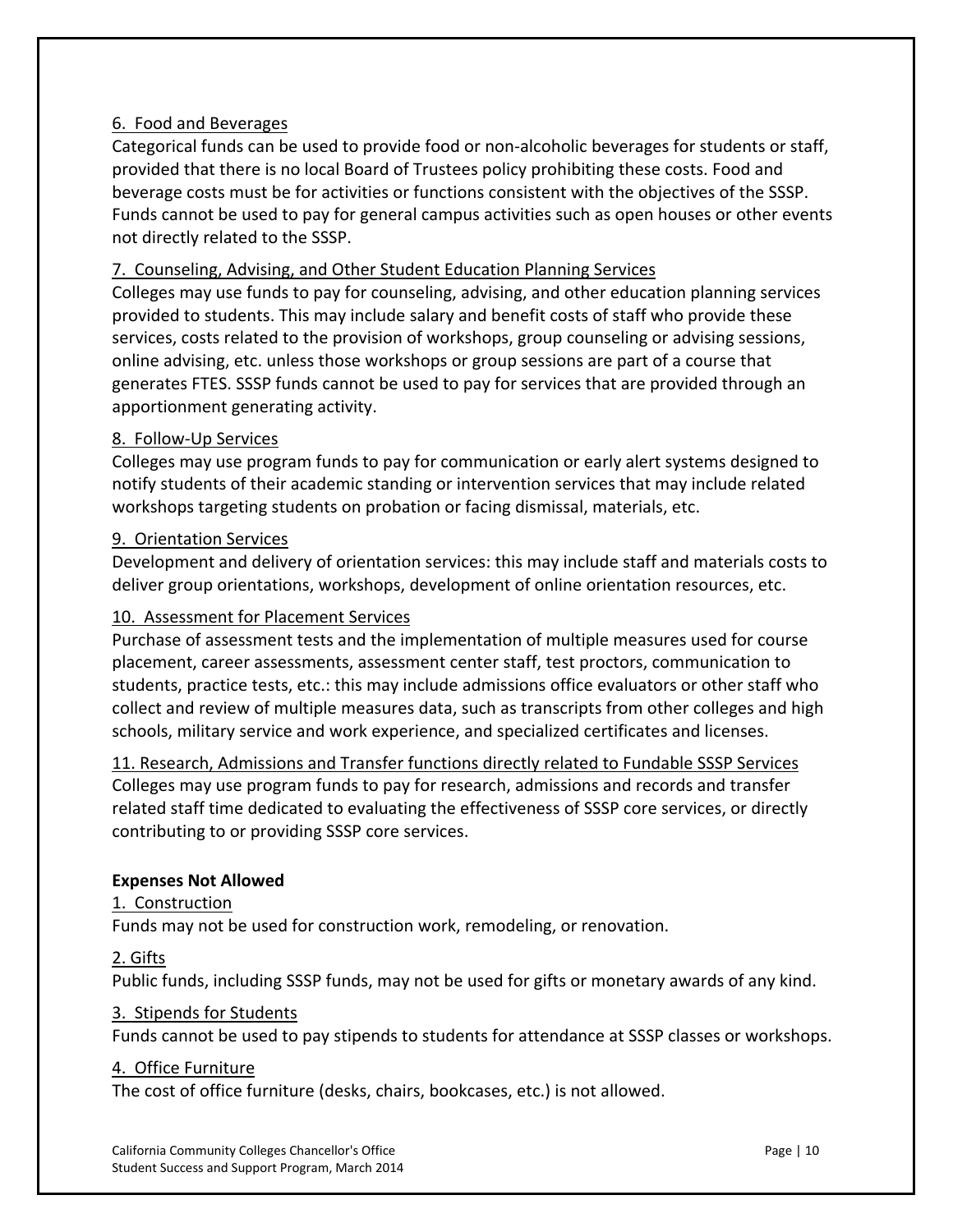# 5. Other Staff Salaries and Benefits

Program funds cannot be used to pay for any staff that do not directly support the SSSP services described in the college's approved plan, such as budget office staff, business office staff, etc.

# 6. Political or Professional Dues, Memberships, or Contributions

Funds cannot be used for these activities.

## 7. Rental of Off‐Campus Space

Use of funds to pay for off‐campus space is not allowed.

#### 8. Legal and Audit Expenses

Program funds may not be used to pay for legal or audit expenses.

#### 9. Indirect Costs

Program funds may not be used to pay for indirect costs, such as heat, electricity, or janitorial services.

#### 10. Unrelated Travel Costs

Program funds may not be used for the cost of travel not directly related to program activities or functions.

#### 11. Vehicles

Program funds may not be used to purchase vehicles.

#### 12. Clothing

Program funds may not be used to purchase clothing such as jackets, sweatshirts, or tee shirts.

#### 13. Courses

Program funds may not be used to deliver courses that generate FTES.

#### 14. Admissions and Records Offices

In general, program funds cannot be used to fund operations of Admissions and Records (A&R) Offices. This does not preclude the use of funds for specific functions performed in A&R that are directly related to the delivery of Student Success and Support Program services. For example, SSSP funds could be spent for transcript analysis for the purpose of course placement. These functions and staff must be identified in the college's SSSP program and budget plans.

#### 15. Research Offices

Institutional research that is not directly related to the provision or evaluation of SSSP services.

#### **Allowable Expenditures for College Match**

The SSSP requires colleges to contribute matching funds. The credit program requires a match of three-to-one.<sup>4</sup> The noncredit program requires a match of one-to-one.

From the beginning, legislative funding related to matriculation services was intended to supplement institutional expenditures for student support services, not cover the full costs. Matching requirements reflect the expectation that colleges have primary responsibility for

 $^4$  Current title 5 regulations, section 55518, specify the 3:1 match. Preliminary work is underway to revise the match requirement for SSSP funds in excess of \$100 million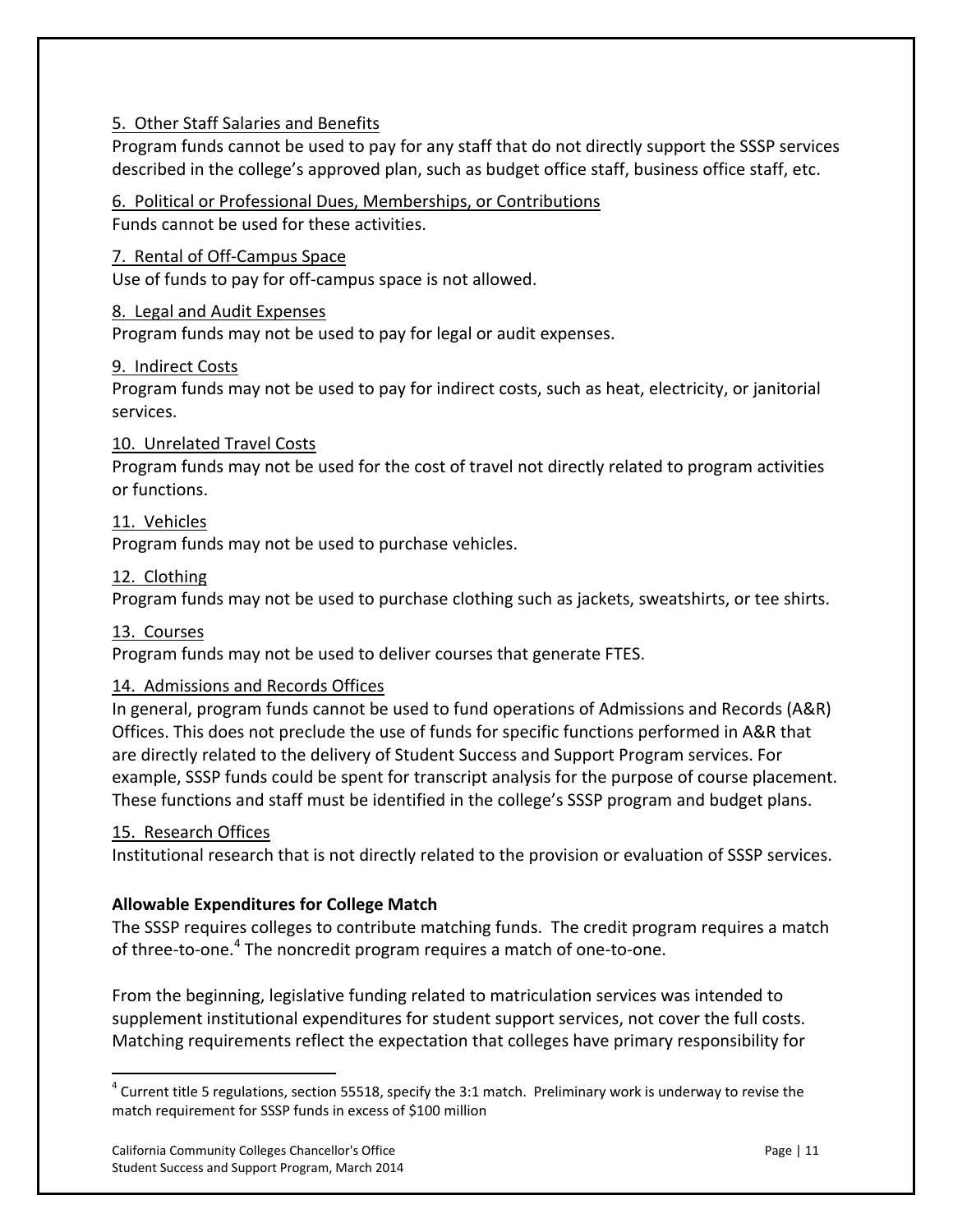student success services and SSSP funds are supplemental to ongoing college expenditures. Colleges/districts must demonstrate the expenditure of three dollars of institutional funds to match every dollar funded by the SSSP. Matching funds must directly benefit the program. Institutions can count expenditures from non‐program fund sources for core services and related direct program costs, such as:

- o Orientation
- o Assessment for placement
- o Student Education Planning
- o Counseling and Advising
- o Follow Up Services
- o Institutional research directly related to the provision or evaluation of SSSP services
- o SSSP Technology directly related to the delivery of services, such as online orientation, advising and student education planning
- Cost of a FTES-generating course, the counseling faculty member's salary and benefits, where the outcome of the course is the completion of the students' orientation and/or an education plan. (Example: A counseling faculty member who is assigned to teach a Student Success course cannot be paid from SSSP funds for that portion of his or her workload related to the FTES‐generating course. However, if at the end of the course students have completed their orientation or produced their education plans , the cost of the course, including the counseling faculty member's compensation for teaching the course, can be included in the college's SSSP match.)
- In addition, recognizing the challenges some districts face in restoring services after the 2009‐10 categorical budget cuts, as a transitional measure districts may also count expenditures for costs that were allowable with Matriculation categorical funding as of 2008‐09, even though they are no longer allowable under SB 1456 and current SSSP regulations. These include:
	- o Admissions and Records
	- o Transfer and Articulation Services
	- o Career Services
	- o Institutional Research
- Matching funds must be described in the program plan and are considered to be part of the overall funds supporting the SSSP. They are subject to audit. If the matching funds are not found to be allowable, or if they are less than the required match, adjustments to the SSSP allocation will be made as appropriate.
- The costs covered through the match must be identified and reported as part of the budget of the program plan and ultimately reported as expenditures on the SSSP end of year expenditure report.
- Eligible sources of funding for the match include, but are not limited to the following: